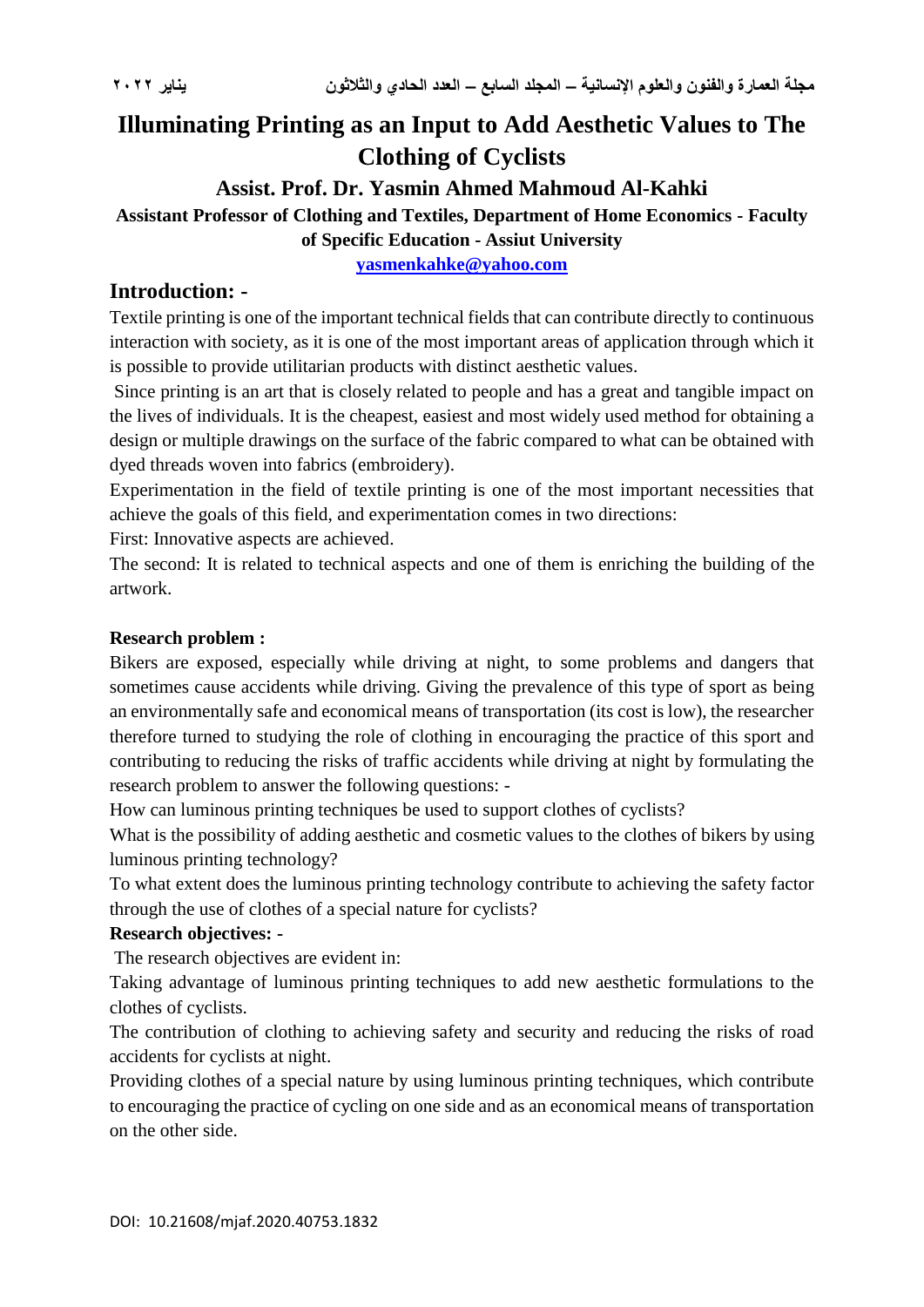### **The research importance: -**

The importance of the research can lie in: -

Presenting modern clothing proposals that are in line with the requirements of our time.

Providing clothes of a special nature that are illuminated at night to contribute to reducing the risk of accidents for cyclists.

Opening new horizons towards experimentation through the introduction of utilitarian typographic ideas for cyclists' clothes.

Activating the role of clothing and textiles in encouraging the practice of sports by submitting new clothing proposals using modern techniques.

### **Research hypotheses include**

There are statistical evidence differences between the proposed designs and print formulations using the luminous printing technique.

There are differences of statistical evidence between the proposed designs and formulas in terms of the aesthetic symmetry (principles and design elements).

There are differences of statistical evidence in the extent to which the proposed clothing contributes to achieving the functional aspect of cyclists.

The safety factor and the reduction of risks (the functional aspect) are achieved in the clothing formulas executed by the technique of luminous printing.

## **Procedural steps of the research: -**

First, the research methodology:

## **a. Descriptive approach: -**

The research followed the descriptive approach to solicit the opinions of both specialists and consumers in providing clothes of a special nature in luminous print formulas suitable for cyclists. The descriptive approach was used in presenting the studies related to the research as well as the theoretical framework.

### **B. Experimental approach**: -

By introducing new designs with a special character suitable for cyclists.

Second, the research tools:-

a. A questionnaire to solicit the opinions of specialists in the field of clothing and textile, as well as consumers "cyclists" in the group of designs and formulations of the proposed clothing, whether aesthetic or functional.

B. Using Photoshop program, Photoshop cc 2017 in designing clothing proposals and giving them different effects of shadow and light to give them the largest amount of simulation.

C. Printing materials: such as oil pigment colors - phosphorescent powder - stencil printing tools.

Third, the research limits: - they include the following:-

a. Human limits: males - females, ages 15 to 50.

B. Geographical boundaries: within Assiut Governorate, Upper Egypt.

C. The product: Men and women multi-colored cotton T-shirts.

T. Description of the research sample: The research sample included a group of (11) specialists in the field of clothing and textile, while the (24) consumers were divided into two groups.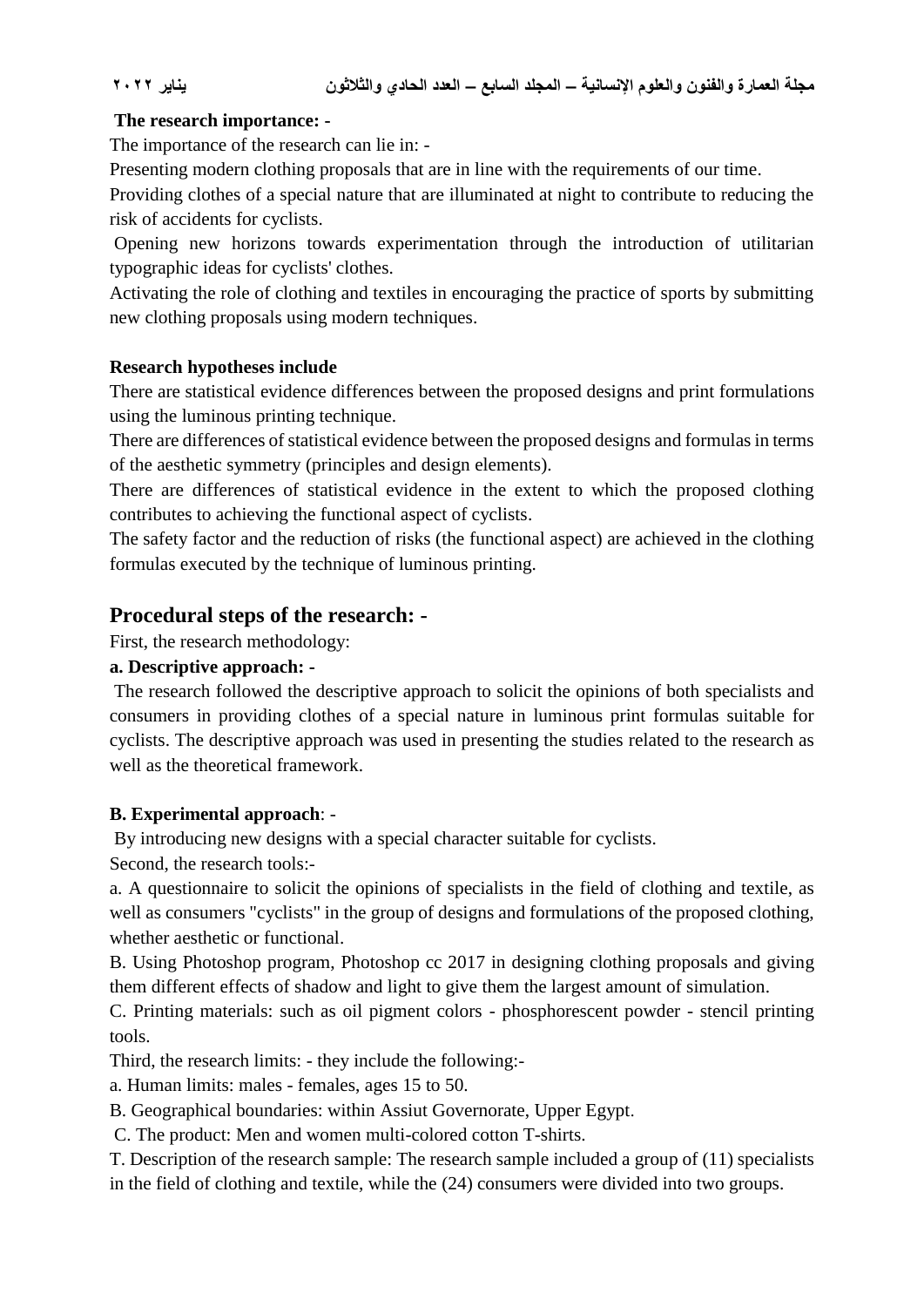#### **First**: It contains (15) males.

**Second:** It contains (9) females, whose ages range from 15 to 50 years. They reside in Upper Egypt, Assiut Governorate, in order to get acquainted with their views on the proposed design formulas for cyclists' clothes, as they are considered practitioners of that sport.

#### **Fourth, search terms**

**Printing**:  $\Box$  It is the coloring of a specific area on the material to be formed later with different designs and drawings using one color or a group of colors and have different methods that suit multiple purposes.

## **Luminous printing: -**

### **Procedural definition:**

It is the addition of decoration and design units to different fabrics in simple ways from traditional printing techniques, using pastes or luminous colors that emit light in the dark.

### **Formative values: -**

These are the foundations that our automatic commitment to them is created in our artistic works when they are formed and when we judge them, and they are related to the relationships of aesthetic values of the design such as line, shape, color, texture ........... etc.

#### **Bicycle rider's clothing**: (a procedural definition)

It is all that the individual wears from the vocabulary of his clothing and uses it during the practice of driving a bicycle such as (T-shirt - shirt - pants ........ etc.) which have functional characteristics that contribute to achieving his requirements and has aesthetic aspects of a special character that distinguish the bikers' aerobics.

## **Application framework**

The applied framework deals first with

Preparing a set of proposed designs for the category of (12) bicyclists, divided as follows:

**A**/ Number of (6) men's designs in front and back, and each design contains a distinctive decorative unit for bikers' clothes.

**B** / Six (6) women's designs for bicyclists' clothes.

Each design features a distinctive cyclist garment decorative unit. Photoshop was used in preparing the suggested clothing designs and formulations.

**Second**: The proposed designs were presented to the masters in the field of clothing and textile for arbitration, there were (11) arbitrators.

The questionnaire was also presented to consumers, who are cyclists, who reached the number of (24) divided into (9 females) (15 males) through preparing a referee form to measure the availability of overall and functional aspects in the proposed design formulas that were linguistically judged by displaying the number (9) of the specialists in the field of clothing and textile, to ensure the correct formulation and clarity of its expressions.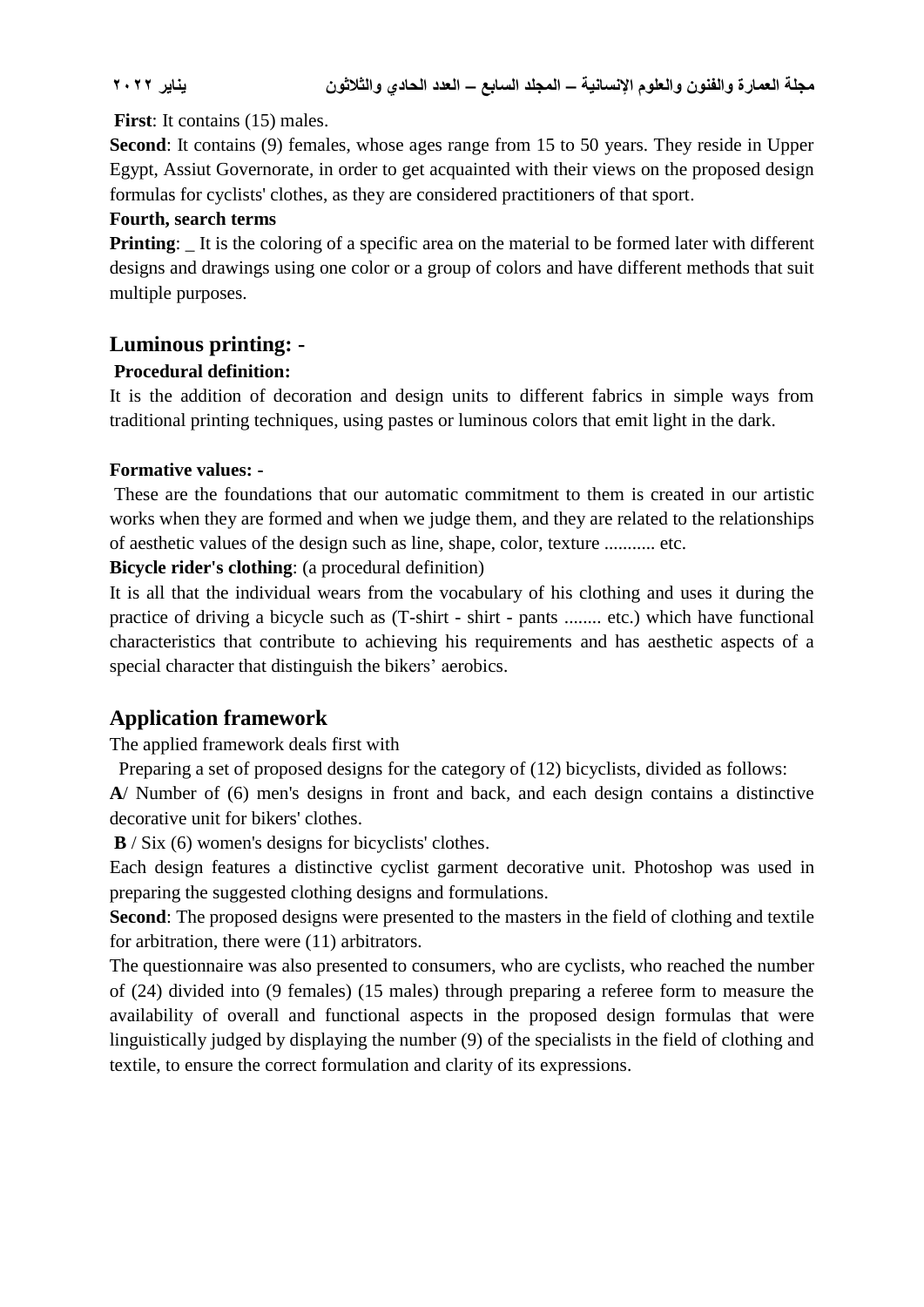The two best designs in each group were chosen to implement the luminous printing technology on the T-shirt, which won the highest acceptance rate for consumers (males - females) and they came as follows:

## **(أ (The pieces executed for the male class**

| Model No. $(1)$       |                      |
|-----------------------|----------------------|
| In the dark           | In the light         |
| SOLUTION<br>POLLUTION | OLUTION<br>NOILNTION |

| Model No 3  |              |
|-------------|--------------|
| In the dark | In the light |
|             |              |

**B) Pieces executed for the female category)**

| Model No 7  |              |
|-------------|--------------|
| In the dark | In the light |
|             |              |

| Model No 9  |              |
|-------------|--------------|
| In the dark | In the light |
|             |              |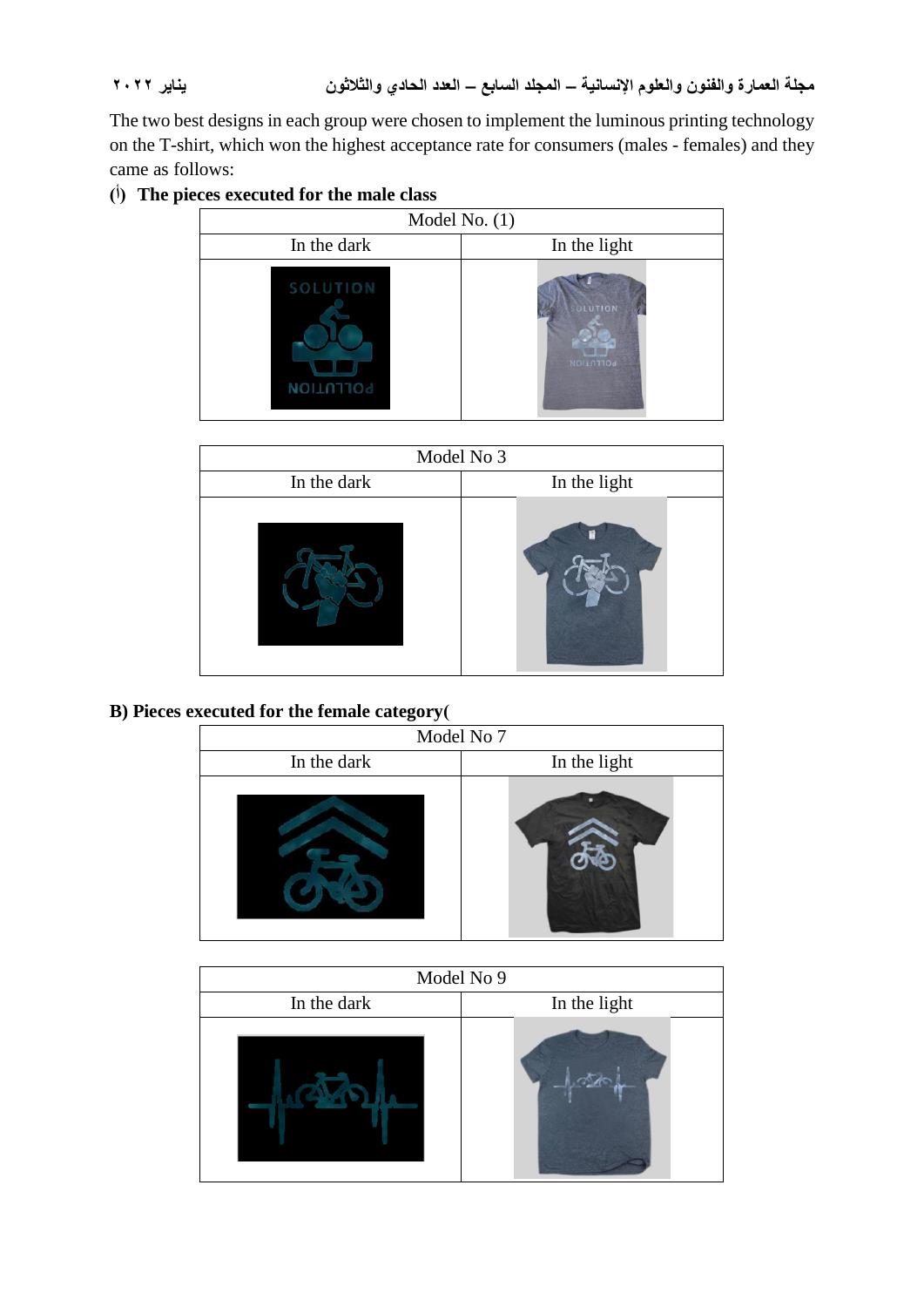This was done by using colors of Pigment Oil and mixing it with the luminous substance, which is a fluorescent powder (phosphorous), emptying the executed units and printing them in the traditional stencil method, and then the piece executed by the luminous printing technique was exposed to a hot air dryer for a period of time ranging from 20-30 minutes.

Then the executed pieces were subjected to a 200-degrees heat press for a period of 5: 3 minutes to avoid a change in the color later.

## **Results**

Through the search, the following results have been reached: -

Verifying the validity of the research hypotheses.

Adding aesthetic and utilitarian values to the clothes of cyclists through new visions in the field of textile printing, especially the "luminous.

Presenting executed pieces printed by luminous printing with a special characteristic for cyclists.

## **Recommendations**

The necessity to open new horizons in the fields of clothing and textiles by submitting proposals for utility and functions as a community service.

The need to pay attention to the clothes of special groups that need aesthetic visions and a function that suits their needs and has a special character.

Emphasizing the role of clothing and textile in serving community members, encouraging the practice of sport, and contributing to developing solutions to reduce traffic accidents through new studies.

## **References:**

1- salah hamid muhamad , 'iiman. "asitikhddam taqniat altibaeat alyadawiat li'iibraz alqiam aljamaliat lieanasir alfini al'iislamii watatbiqatiha fi tasis al'aqmsha". majalat aleamarat walfunun , aleadad alththalith eshr , (2018 m): s 13

2- hamid muhamad alhusayni sarhan , zynb. "'imukaniat alaistifadat min alhijab fi aleasr al'iislamii fi aibtikar tasamim hadithat litalabat aljamieat". risalat majstyr kuliyat alaiqtisad almanzilii jamieat alminufiat 2005 m s 215

3- salamat , zahran. "altabaeat ealaa alminsujat" dar alfikr alearabiu (2016): s. 27

4- mahmud euthman , sahir , fikri jamal , daliaan , saed 'anwar , nda. "tqiim malabis al'atfal alty tawakib aitijahat almawdat alealamiat watibaeataha bituruq aminat byyyaan" , majalat altasmim alduwaliat , 'uktubar , almujalid alssadis , aleadad 4 , (2016 m): 88

5- saeid hafiz muhamad , sar. "alrsalat allawniat li'uslub alaistansal fi alfan almueasir kamudkhal lathra' alsinaeat alydawi" , risalat majsitir , kuliyat altarbiat alfaniyat , jamieatan hulwan , (2013 m): s 127

6- sayid muhamad hasan , sharin - 'ahmad syd , siham. "asitikhdam altaqniat aldhakiyat dhat altahakum alwunaa fa tasmim alazya'" , majalat aleamarat walfunun waleulum al'iinsaniat , aljameiat alearabiat lilhadarat walfunun al'iislamiat , aleadad 12 'uktubar , (2018 m): s 307 , 308 7- 'ahmad hiazat , eabd alwhab. "tknulwjia tibaeat almansujat alqatnia" bahath manshur , a kadimiatan albahth aleulmaa waltiknulujia , (2004 m): s 141